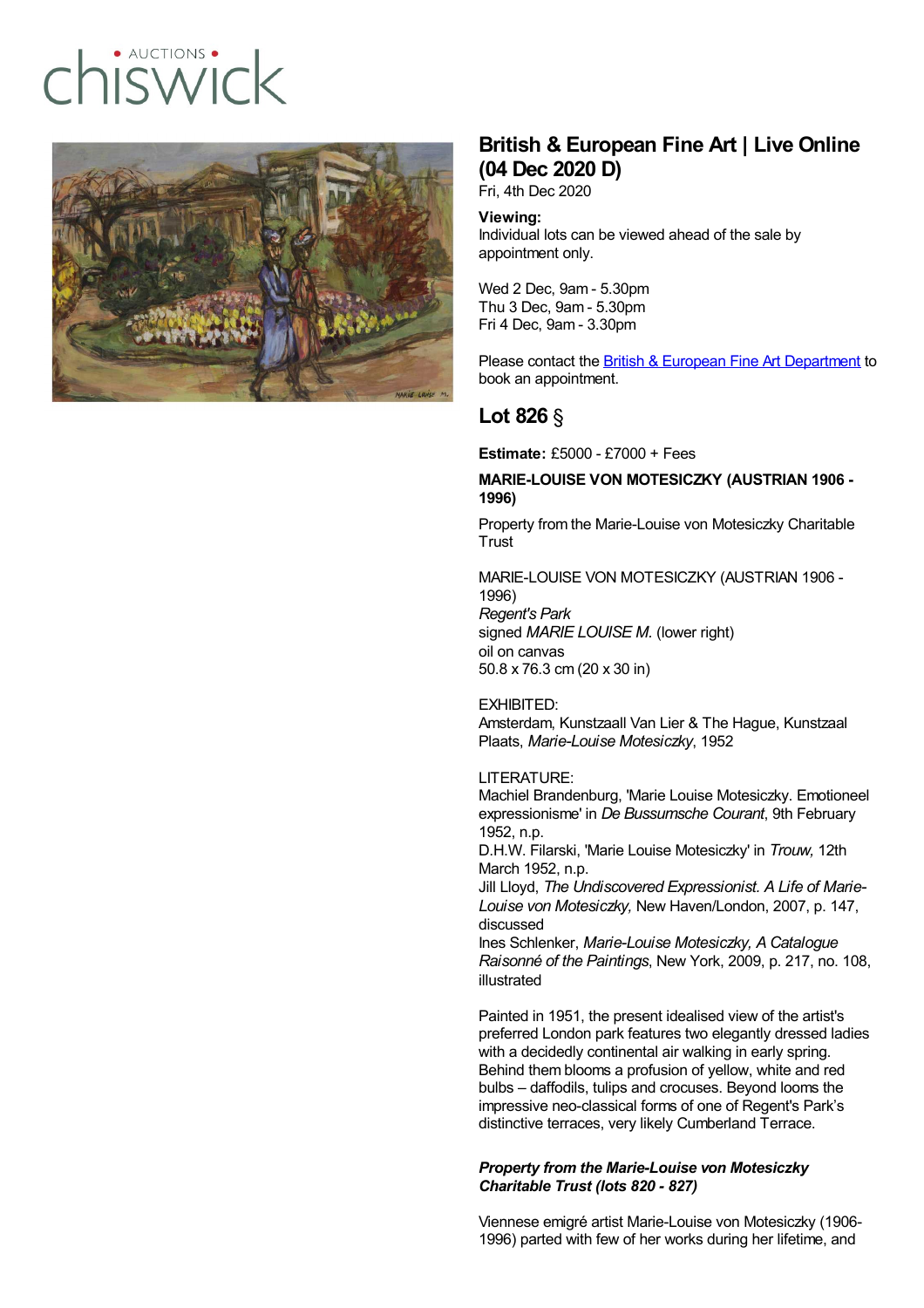since her death less than a handful have appeared on the open market. Lots 820 - 827 span four decades - from 1945 to the early 1980s - and mark the first time a group of her paintings is to be offered at auction.

Marie-Louise lived in Vienna until the Anschluss in 1938, when Austria was annexed by Germany and she and her Jewish mother were forced to emigrate to England in 1939. The primary influence on her art was the German painter Max Beckmann whom Marie-Louise had first met in her early 'teens in 1920. She recalled: 'A winged creature from Mars could not have made a greater impact on me'. From the early 1920s, she attended classes in different studios across Europe and she and Beckmann kept in regular contact. He visited her in Paris, and she accepted his invitation to attend his masterclasses in Frankfurt.

During these formative years Marie-Louise enjoyed a privileged life. Her mother Henriette was scion of an illustrious Viennese Jewish banking dynasty. Her maternal grandfather, Leopold von Lieben, was President of the Stock Exchange; her grandmother, Anna, one of Freud's early patients. She counted the Todescos, and Ephrussis among her family circle. Growing up in an apartment on Brahmsplatz in central Vienna, she, her mother and her brother Karl spent their summers at Villa Todesco in Hinterbrühl, south west of the capital.

But over time family tragedy, financial difficulties and above all the rise of Nazi Germany took their toll. Marie-Louise's father had died in a hunting accident many years before and her mother's considerable inheritance gradually diminished through a combination of high taxation, ill-advised investments, and the financial crash of 1929. Then, with the rise of the Third Reich she and her mother felt compelled to flee Austria. Further distress followed when her brother Karl, who had remained in Austria, was arrested and deported to Auschwitz, dying of typhus there on 25 June 1943.

Immediately following the Anschluss Marie-Louise and her mother travelled to Holland where she renewed contact with Beckmann, living in Amsterdam. Then, in January 1939, she and her mother emigrated to Britain. In London she reconnected with Oskar Kokoschka, a family friend in Vienna but now similarly exiled. Kokoschka ensured that her work was shown in a series of group exhibitions, culminating in a one-person exhibition at the Czechoslovak Institute in the autumn of 1944.

Whilst on the Continent Beckmann had informed Marie-Louise's distinctive aesthetic, evident in her use of bold compositional forms, commanding characterisation, strong lighting and vivid colours. But in London Kokoschka's influence also began to infuse Marie-Louise's work. Her palette softened, her brush strokes became lighter and more feathery, and the gestures of her sitters less angular and severe. Her more tempered approach suited the increasingly thoughtful, enigmatic, and poetic narratives that typified her post-war canvases.

Despite Kokoschka's support, however, starting afresh in Britain proved challenging. Marie-Louise commented in an interview in 1952: 'It is a very difficult scene for foreigners.' Thus, it wasn't until 1960 that she had her next one-person show at the influential Beaux Arts Gallery. Yet, bar a positive review by J.P Hodin, it received mixed reviews. It was to be a further 25 years before she had another solo exhibition in the